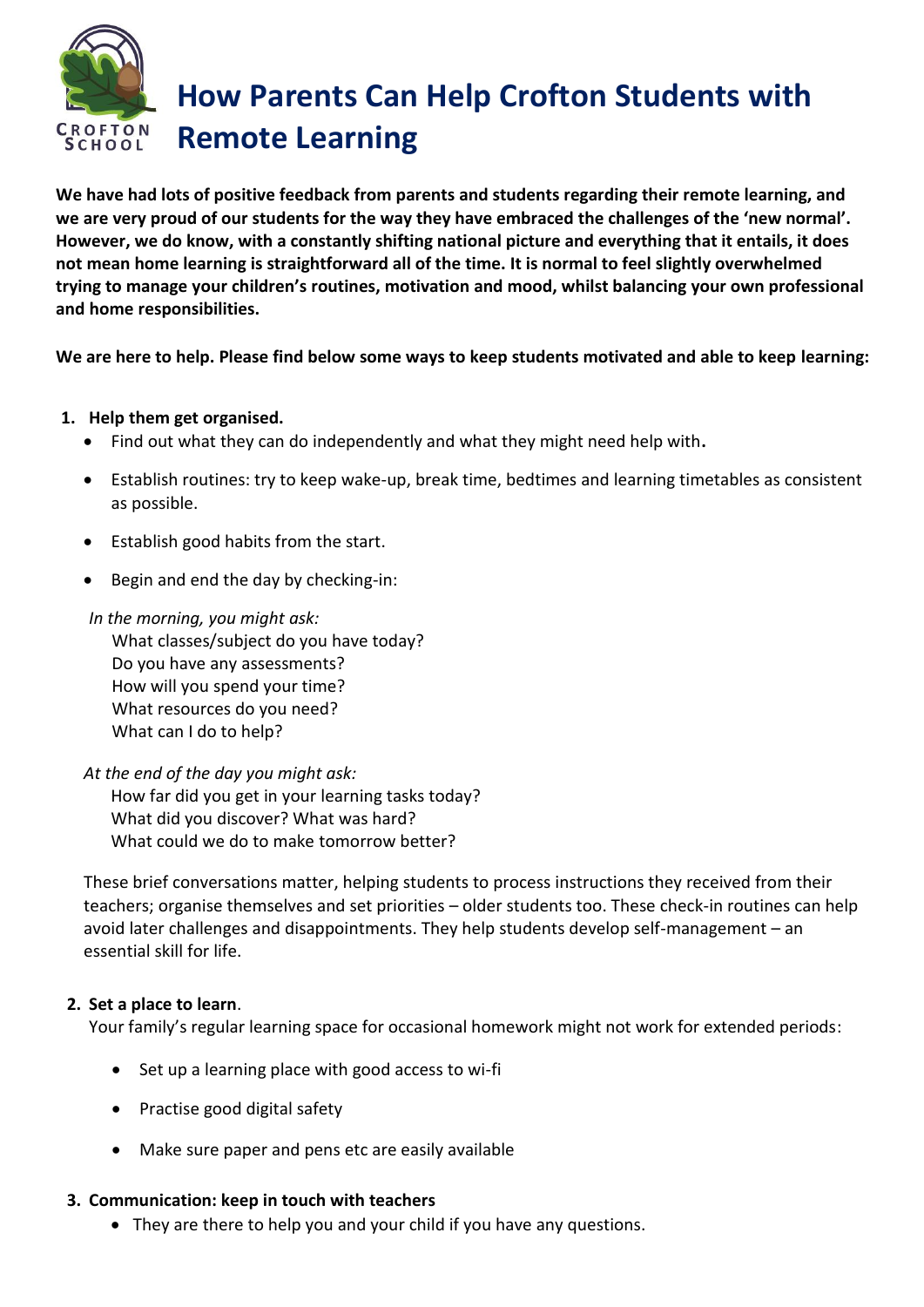## **4. Make the most of school resources**

• See emails and the school website for advice on Teams etc

## **5. Make time for exercise and/or your child's interests**

- Time spent having fun and doing things they enjoy can help ease pressures of the school day and getting outside every day for fresh air and a walk will reap benefits.
- Schedule time to let off steam. Moving is vital to health, wellbeing, and readiness for learning.

### **6. Encourage independence.**

Crofton School has worked hard to ensure students are able to access the high-quality resources and teaching they would in the classroom. If your child is experiencing any difficulty with a particular topic, ask them what steps they would take to help themselves in the classroom. For example, many classrooms have a 4Bs, or similar poster:

### **Need Help?** Is there help on the board **Board** or a display in the room? Can you use a book, **Book** hand-out or find out on the internet? • Does the person sitting **Buddy** Next to you know? **Boss** Ask the **Feacher!**

*Students can still adopt this approach in a live lesson:*

- 1. Look at the screen; ask the teacher to go back a slide or display a resource again. Just pop a request in the chat.
- 2. If they have their exercise books or are using a note pad, prompt them to go back and check these notes.
- 3. Ask a question in the chat other students often respond with ideas and support.
- 4. Ask the teacher in the chat or raise a hand.

It's really important to encourage your child to be as independent as possible because it can help them build resilience and learn from mistakes. Struggling is allowed – it leads to learning. If you need help, please stay in touch with your child's teachers; becoming independent takes practise.

## **7. Keep children 'social'.**

All children are used to social interaction at school. Whether it be walking to and from school with friends; working together in the classroom; chatting at lunch or break, or attending clubs; children will be missing this. At Crofton, your child usually engages with others, students and adults, hundreds of times each day. Social interactions will continue from a distance in live lessons, but they will be different. You cannot replace them all, and that's okay.

You can encourage them to:

- Stay connected to family and loved ones to help with feelings of isolation.
- Think about how they can stay in touch and connected with friends by using Zoom, WhatsApp, Facetime etc. This often helps students feel more balanced.